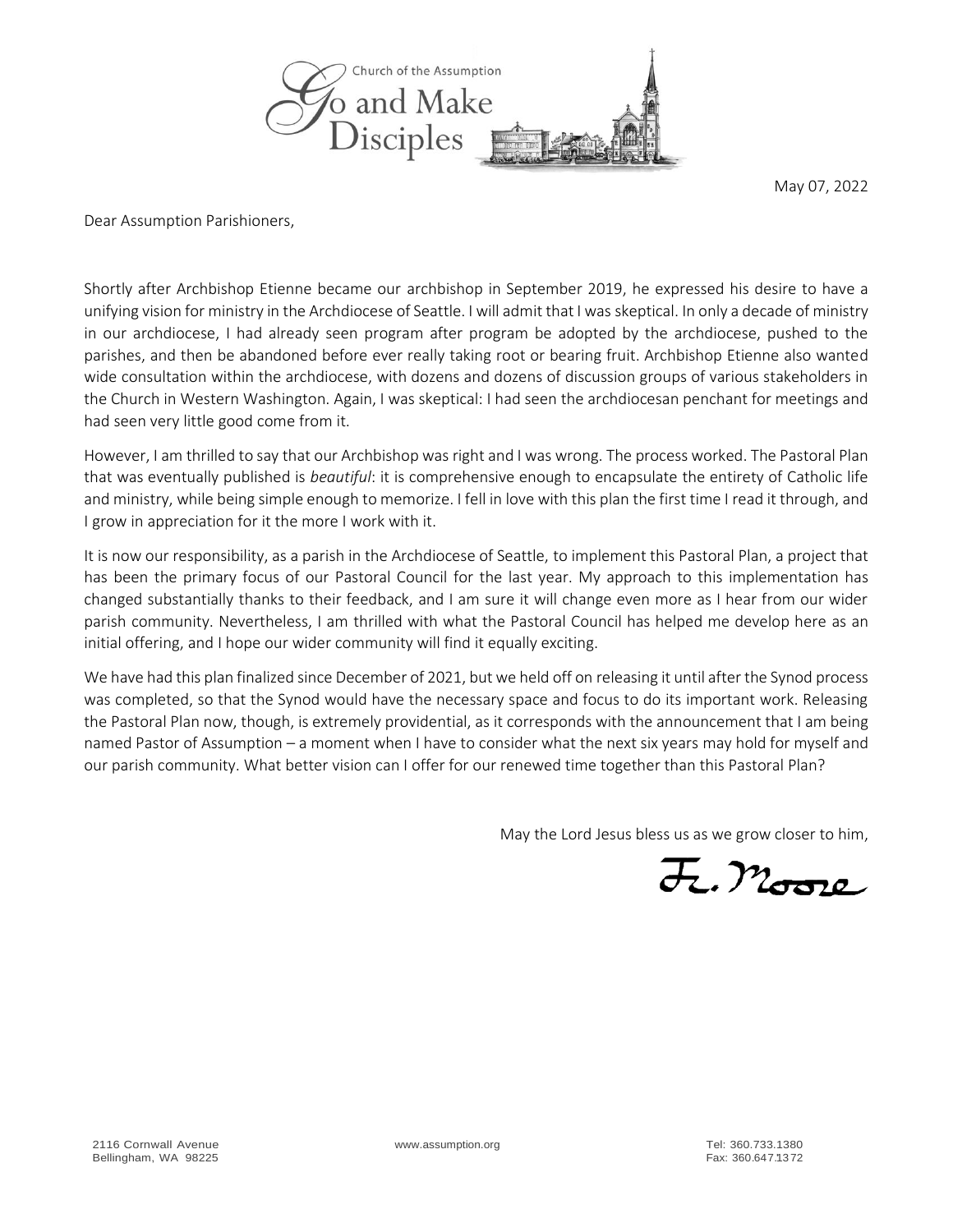## THE PASTORAL PLAN

A full exploration of the Pastoral Plan can be found [here](https://archseattle.org/about-the-archdiocese-of-seattle/archbishop-etienne/pastoralplanning/pastoral-plan/) on the Archdiocesan website. It consists of a mission statement, three focus areas and four core values.

#### Mission Statement

"Jesus said to his disciples, 'All authority in heaven and on earth has been given to me. Go therefore and make disciples of all nations, baptizing them in the name of the Father and of the Son and of the Holy Spirit, teaching them to obey everything that I have commanded you. And remember, I am with you always, to the end of the age.'" -Matthew 28:18–20

#### Focus Areas ("What we do")

- Encounter Jesus Christ and one another
- Accompany each other, as one human family, on the journey of discipleship.
- Live the unconditional love and joy of the Gospel.

#### Core Values ("How we do it")

- Faith in Action
- Hope in Resurrection
- Truth in Love
- Unity in Diversity

#### APPLICATION TO THE PARISH

The Pastoral Plan was intentionally broad enough to encompass all Catholic entities in Western Washington, including parishes, schools, and Catholic Community Services. However, because it is so broad, it requires a *specific* application to each context. Given that the parish is the *ordinary context* for living out the Christian life, the application of the Pastoral Plan to the parish context will look very much like asking *what an ordinary Christian life* ought to look like.

In this sense, Assumption will be implementing the Pastoral Plan by providing a template for what an ideal Christian life should look like, and we will be pairing this template with a commitment to reorienting our parish programs and structures so that their exclusive purpose is to help our parishioners achieve these goals.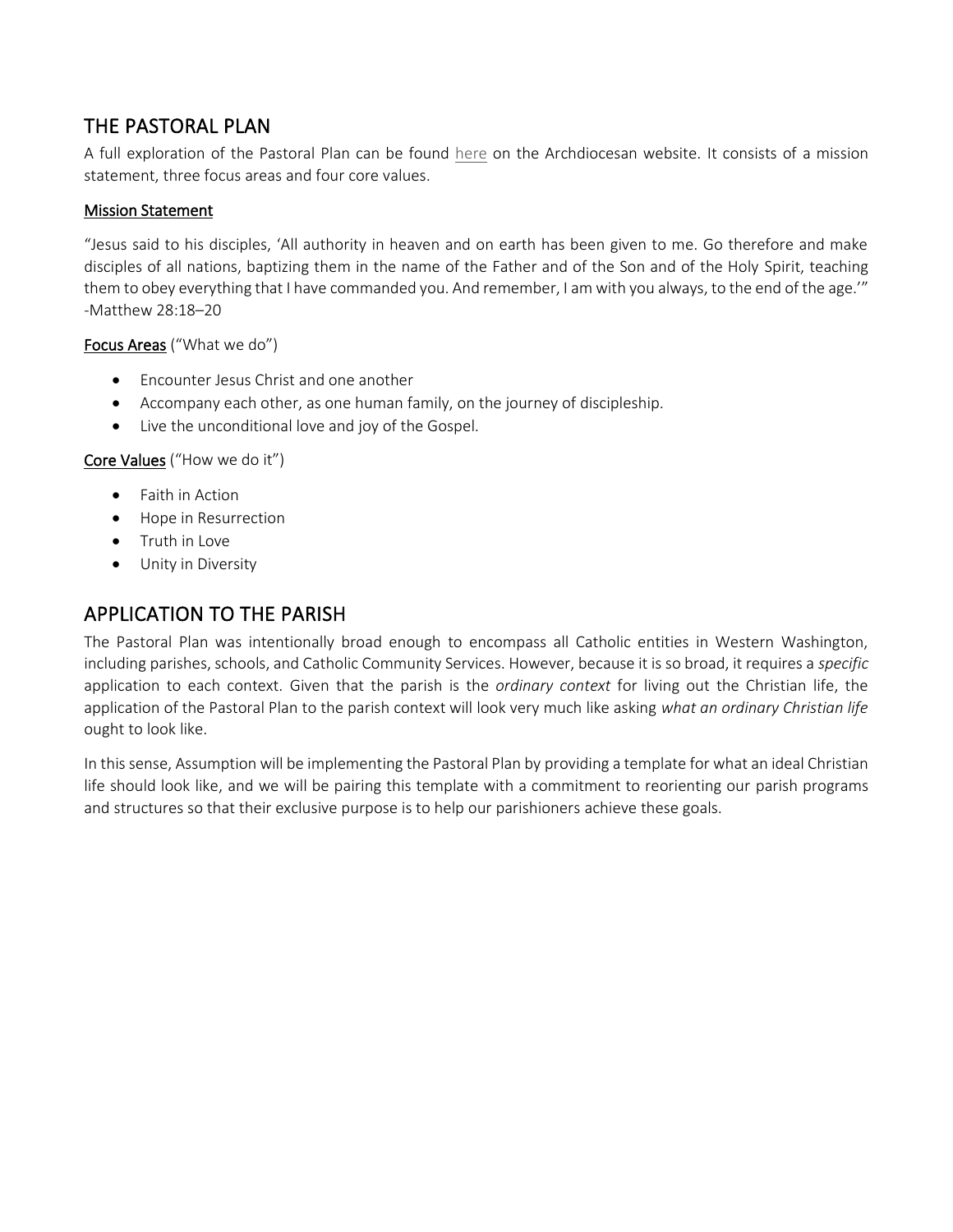## AN ASPIRATION …

Christianity can be maddening because Christian perfection is never achievable this side of Heaven. We all have sins and vices we are working to uproot and virtues we are striving to develop, and just when we have beaten one vice, another one always reveals itself, prompting the process to begin again. For this reason, it is important to remind ourselves that God never expects us to be perfect, he only expects us to *aim for perfection*. As long as we are trying to be holy, as long as we are striving to increase in holiness every day, we have met the expectations of the Lord. The list of things "required" by a good Christian life may seem daunting, but it is an *aspirational* list, a list of things we are *striving for*, even if we have yet to achieve them.

## … WITH A FIRM COMMITMENT …

Nevertheless, complacency is the great enemy of holiness. It is so easy for us to get comfortable with the *status quo*, to believe that we are "good enough as we are" and to stop striving toward holiness and unity with the Lord. The only way to fight this enemy is to constantly recommit ourselves to the process of growing in holiness. It is important to make *an explicit commitment each year* to the foundational principles of a Christian life well-lived, so that we never stop striving for those principles.

It is for this reason that the implementation of the Pastoral Plan at Assumption will be in the form of an "Annual Discipleship Commitment." The first year of implementation of the Pastoral Plan at Assumption will be a trial year, where community feedback is sought and considered, and the articulation of the principles of a Christian life welllived are revised for maximal buy-in. However, the hope is that within two years of initial roll-out, the discipleship commitment will become a replacement for the annual parish stewardship push – that is, rather than just committing to giving money each year, parishioners will recommit themselves to intentional discipleship every year.

## … AND A HELPING HAND.

Christianity is never lived alone, but always as a communal endeavor. The mission of the Church, universal and local, is to assist the community of the baptized in living out their baptism. As such, the local parish has a special responsibility to assist its parishioners in living the Christian life by providing tools, programs, communities, and relationships which will aid them in the all-important pursuit of holiness. No parishioner should feel that anything in the Discipleship Commitment is difficult or out of their reach, because the parish should provide clear paths through which to achieve or grow in every area of the list.